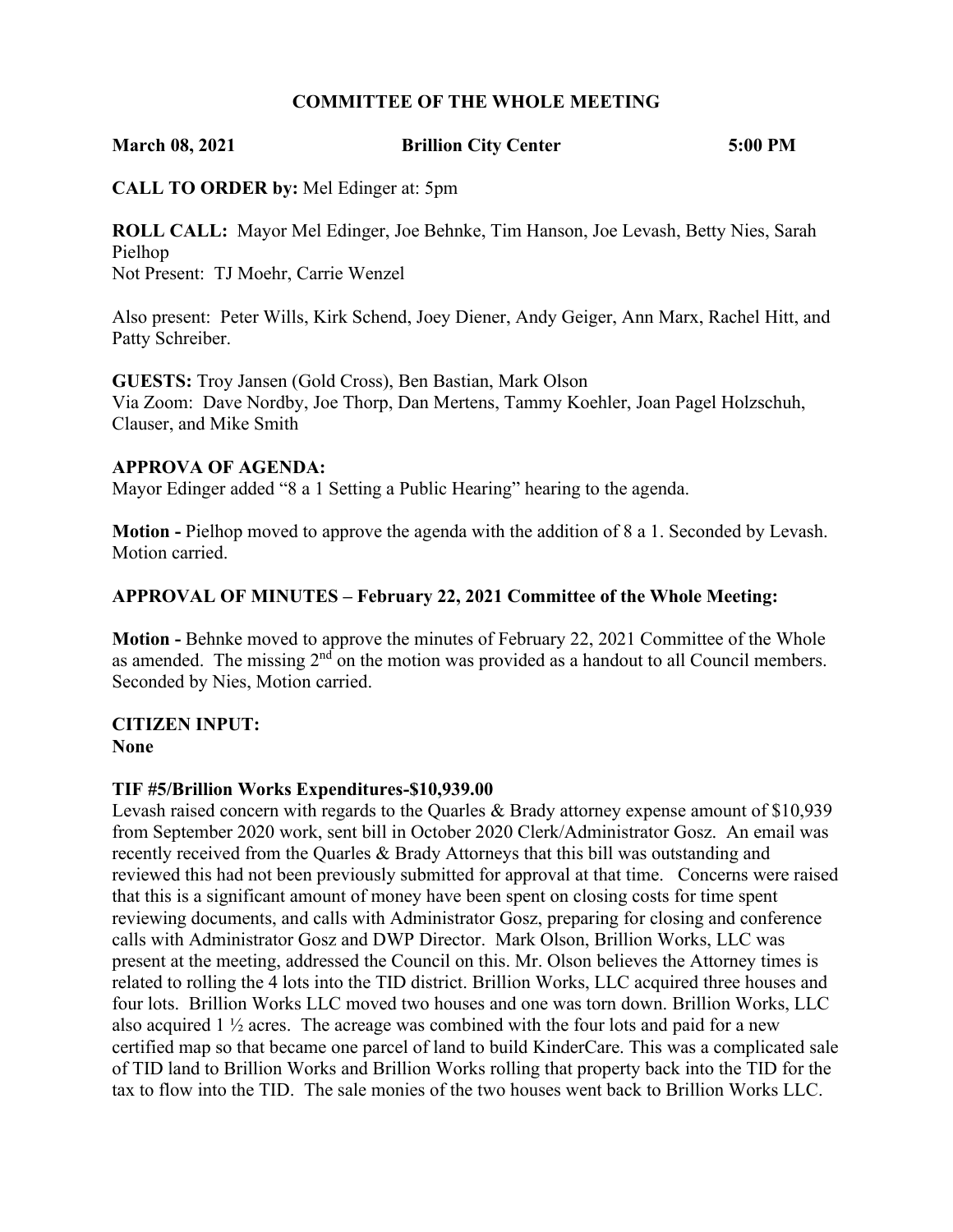Some of the lots the two homes were placed on were partial TID property. The Deed for the property was needed in order to close on the property. The Developer Agreement states the TID can be adjusted in size and scope. Two halves of a parking lot were combined with a lot Brillion Work's had in order to place the two homes. Brillion Works did own the small parking lot pieces for a short period of time.

**Motion-**Pielhop moved to recommend to City Council the TIF (TID #5) Expenditure in the amount of \$10,939.00 as administrative expense. Seconded by Levash. Motion carried. Behnke opposed.

# **Ayres Associates Contract for DNR Well Sampling TIF #5 \$7,700**

Mark Olson, Brillion Works, LLC explained Brillion Works has a great relationship with the DNR. Will be installing 4 monitoring wells for 30-35 days; 2 on Brillion Learning Center site and 2 outside Learning Center site., would be surprised if anything comes out of this. If Brillion Works puts a warehouse in it is suspected there will be additional monitoring. Administrator Wills explained the \$7,700 costs were reviewed and already authorized in Feb.  $22<sup>nd</sup>$  meeting; this is now the contract to perform the approved work. City owns the property wells will be placed on, this is ongoing requirements by WI DNR for the City to be able to be compliant with existing agreement of Voluntary cleanup and the Voluntary Party Liability Exemption (VPLE) for Brillion Works Site. The contract with Ayres Associates is for groundwater sampling via Wells, everything previous environmental testing costs the city paid for was soil sampling on the site.

**Motion-**Pielhop moved to recommend to City Council the Ayres Associates Contract for DNR Well Sampling TIF #5 for \$7,700. Seconded by Nies. Motion carried. Behnke opposed.

# **Nelson Family Fund Grant Application-Brillion Works Project**

Mr. Olson explained the Nelson Family Fund. Monies set aside for recreation, trails, green space, etc.Fox Community Foundation(FCF) is the trustee/custodian for the \$100 million fund. Olson met with Kurt from FCF on three different occasions. The application copy is in the meeting packet. Co-signed with the City of Brillion. There is no match required for this grant. Olson felt there is a good chance the City will be awarded some funds which will be used toward the park property that is part of the Brillion Works project.

**Motion-**Pielhop moved to recommend to City Council to apply for the Nelson Family Fund Grant Application. Seconded by Levash. Motion carried. Behnke opposed.

# **Telephone & Internet Service Contract**

The City Center, 201 N Main has slow and unreliable internet services, this has impacted online meetings, ability to host zoom meetings, like the current Committee of the Whole. As Administrator Wills addressed the council, Internet service was lost and Zoom Callers lost Connection. The interruption illustrated the technology challenge facing City Center. Wills has been tasked to find an internet solution by Council. Administrator Wills explained the Frontier and Spectrum/Charter proposals included in the packet. Spectrum traditional cable/internet connection was quoted as \$12,000 cost to connect the City Center, due to needing to connect from Custer street, no existing poles. The new quote provided by Spectrum is new black fiber has become an option, would be buried from Hwy 10 to the City Center Property on 201 N Main Street. City Center Phones would still be analog, not digital, Library and Community Center that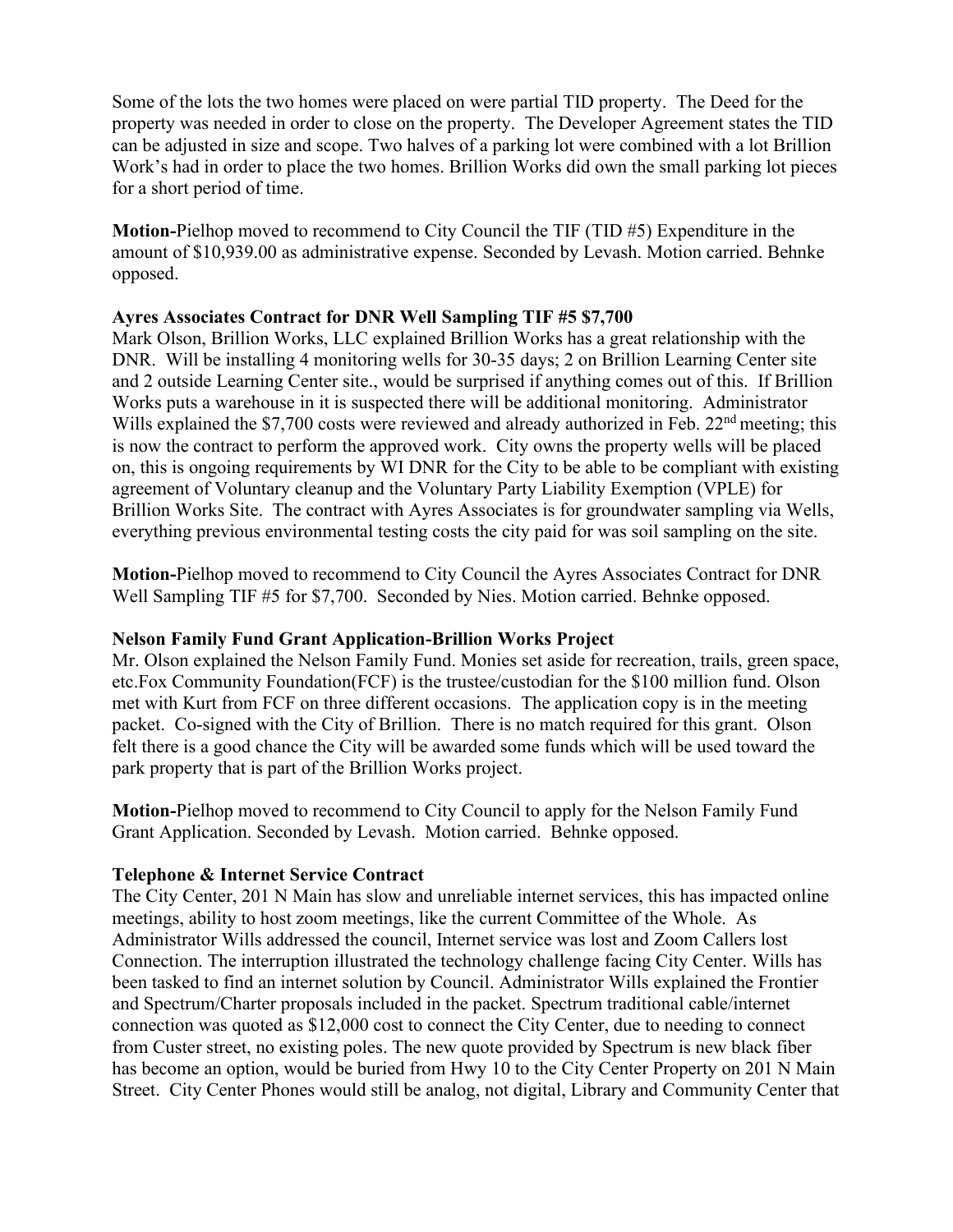have existing Charter/Spectrum services would not change. In order to recoup cost of extending Fiber without an upfront cost, the quoted monthly amount, is the city would be required to be in 84-month contract. Frontier also provided a quote to provide Fiber and upgrade to Black Fiber for a 60-month contract costing \$300 more per month than the Spectrum/Charter quote.

Pielhop felt that 84 months is a long time and suggested we dig our own trench in order to connect to the traditional Spectrum Cable. Administrator Wills and Public Works Director Geiger discussed need to investigate if that is an option and with new City Center Apartments feasibility and if a true cost savings to do so.

Levash asked to make sure we do not have a contract with Frontier already, Wills explained we are currently month to month with no contract. Levash also requested to look into if we are able to dig our own trench. Question arose regarding the EMS building, 130 Calumet Street, Troy Jansen of Brillion Ambulance stated the ambulance has their own separate service through Spectrum. Mr. Olson shared they use Frontier as well and will share the information with Wills.

**Motion-**Nies recommended to Council to approve the Spectrum proposal. Behnke seconded. Motion failed. Nies in favor, and the rest opposed.

**Motion-**Levash moved to direct Administrator Wills to do more homework. ie: Do we have contract? Can we dig our own line to save \$12,000? Price for all properties? Seconded by Pielhop. Motion carried.

# **City Center Sublease Conference room to ACC Management Group Inc**

Wills explained this is temporary until the office in the apartment building is up and functional. The Community Center charges \$10.00/hour. To move it to the BCC would cost \$80.00 per day. No committee meetings are held in this conference office. This would be during office hours, with access to the bathrooms and internet.

**Motion-**Pielhop moved to recommend to Council to lease the conference room to ACC Management Group. Seconded by Hanson. Motion carried 3-2. In Favor: Pielhop, Nies, Hanson Opposed: Levash, Behnke

#### **PROTECTIONS OF PERSONS AND PROPERTY: Police Department**

# **Monthly report attached**

Nothing to add.

Officer Ben Bastian shared National Night Out has been scheduled for August  $5<sup>th</sup>$ . This event is all done through donations. Event will be completed with respect to the COVID restrictions at the time of the event. The event hours are 5pm to 10 pm with fireworks at dusk. Matt Mastey doing the fireworks.

# **CITY BUILDINGS AND GROUNDS**

# **Dept of Public Works**

**Public Hearing-March 22<sup>nd</sup> at 6:10pm on Special Assessments.** 

**Motion-**Levash moved to recommend to City Council to hold a Public Hearing on March 22nd at 6:10 pm for Special Assessments. Seconded by Nies. Motion carried.

**Utility Water & Sewer Dept**